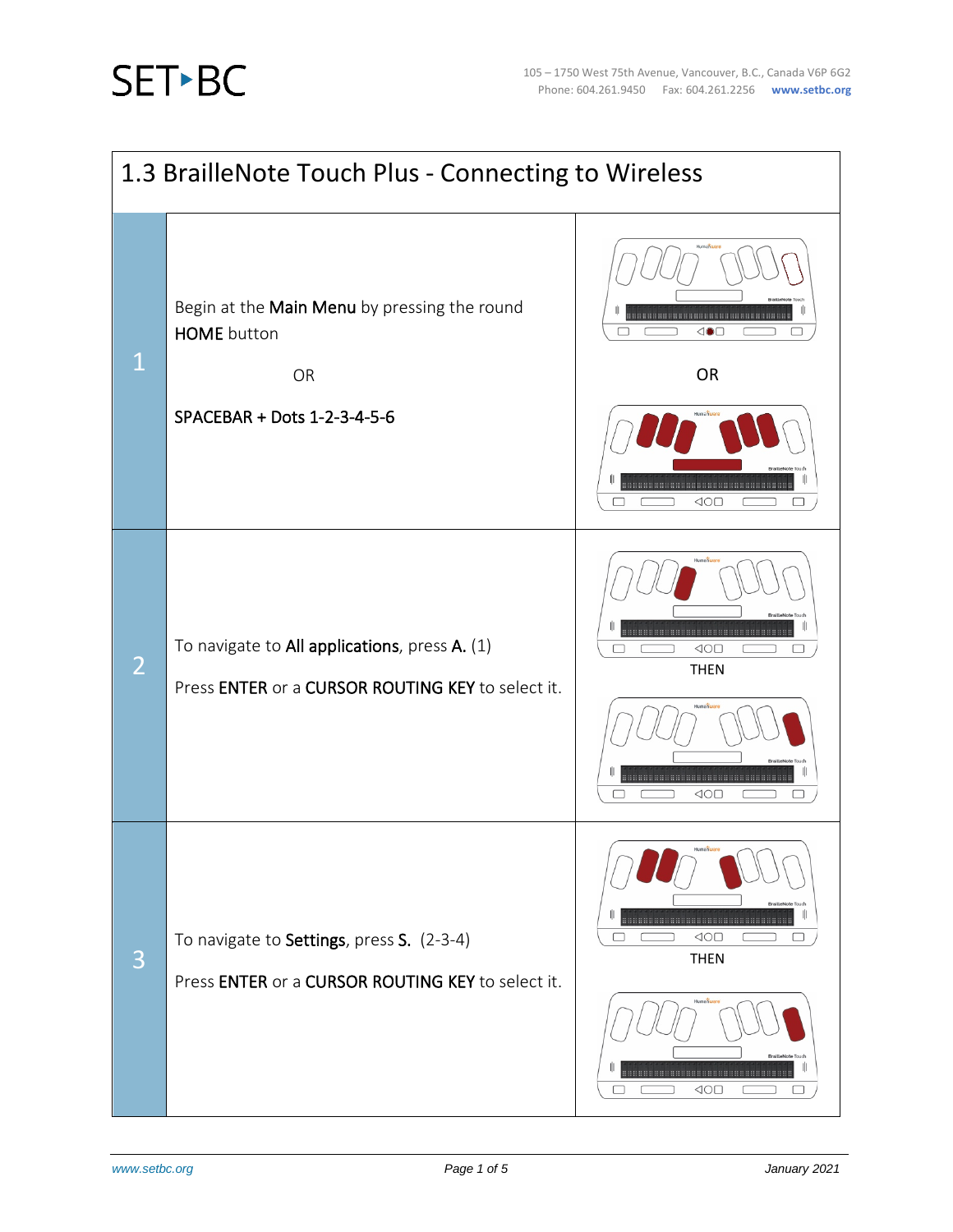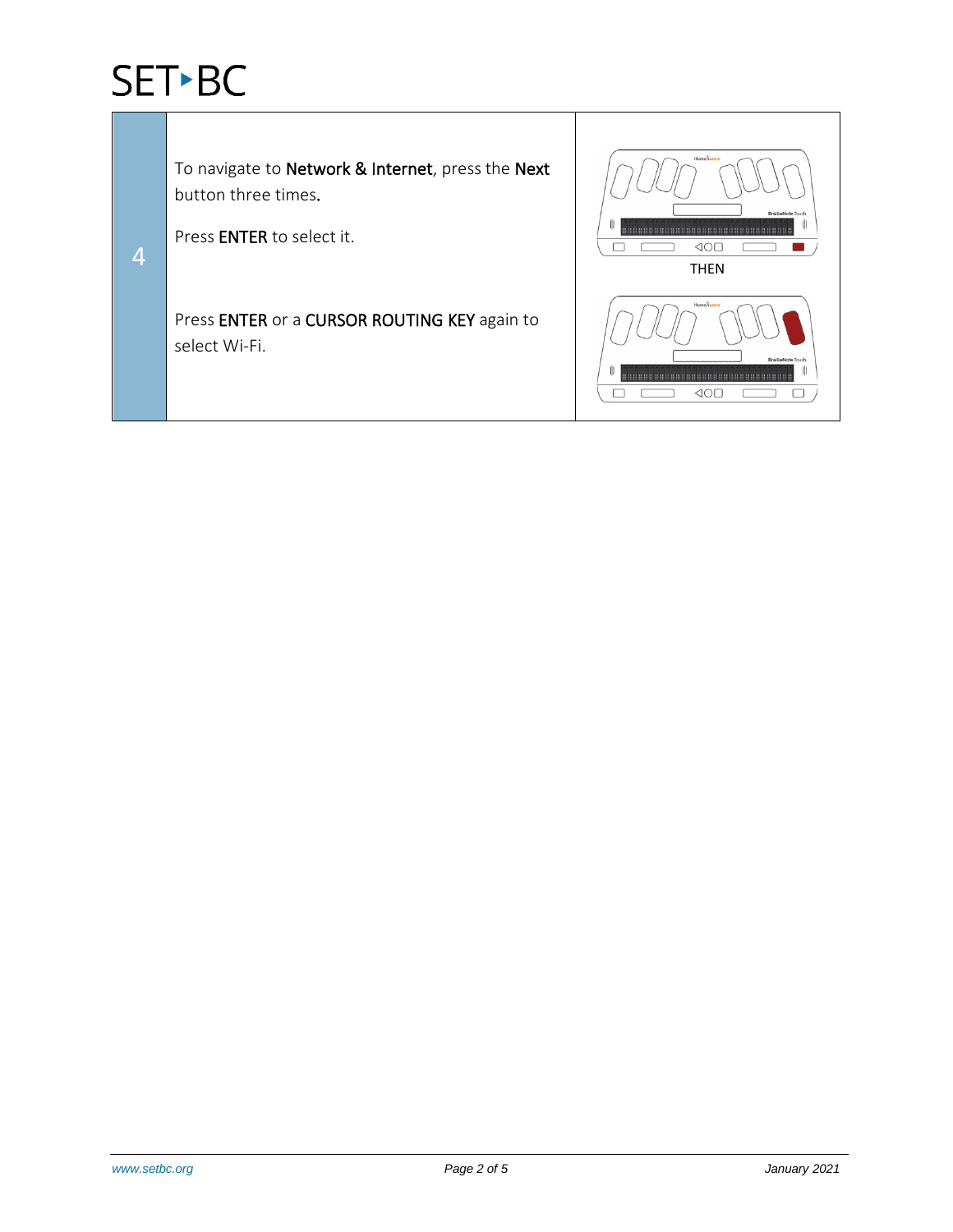5

To navigate through the available networks, press the NEXT button repeatedly to move down the list or you can use first letter navigation to move to items that start with a specific letter. Press ENTER or a CURSOR ROUTING KEY to select your network. A window will open which will indicate signal strength and the security type. You will be automatically placed in the Password field. Enter the password using computer braille.  $\triangleleft \circlearrowright$ □ THEN\*Computer braille tips: • To type a number, use lower cell numbers: 0 is Dot 356 5 is Dot 26  $\triangle$ 1 is Dot 2 6 is Dot 235 2 is **Dot 23** 7 is **Dot 2356** 3 is Dot 25 8 is Dot 236 4 is Dot 256 9 is Dot 35  $@$  is Dot 47 • . is Dot 46 • \_ Underscore is Dot 456

To type a capital letter, press Dot 7 with the letter at the same time.

NOTE: if your computer braille characters do not come out as expected, follow step 6.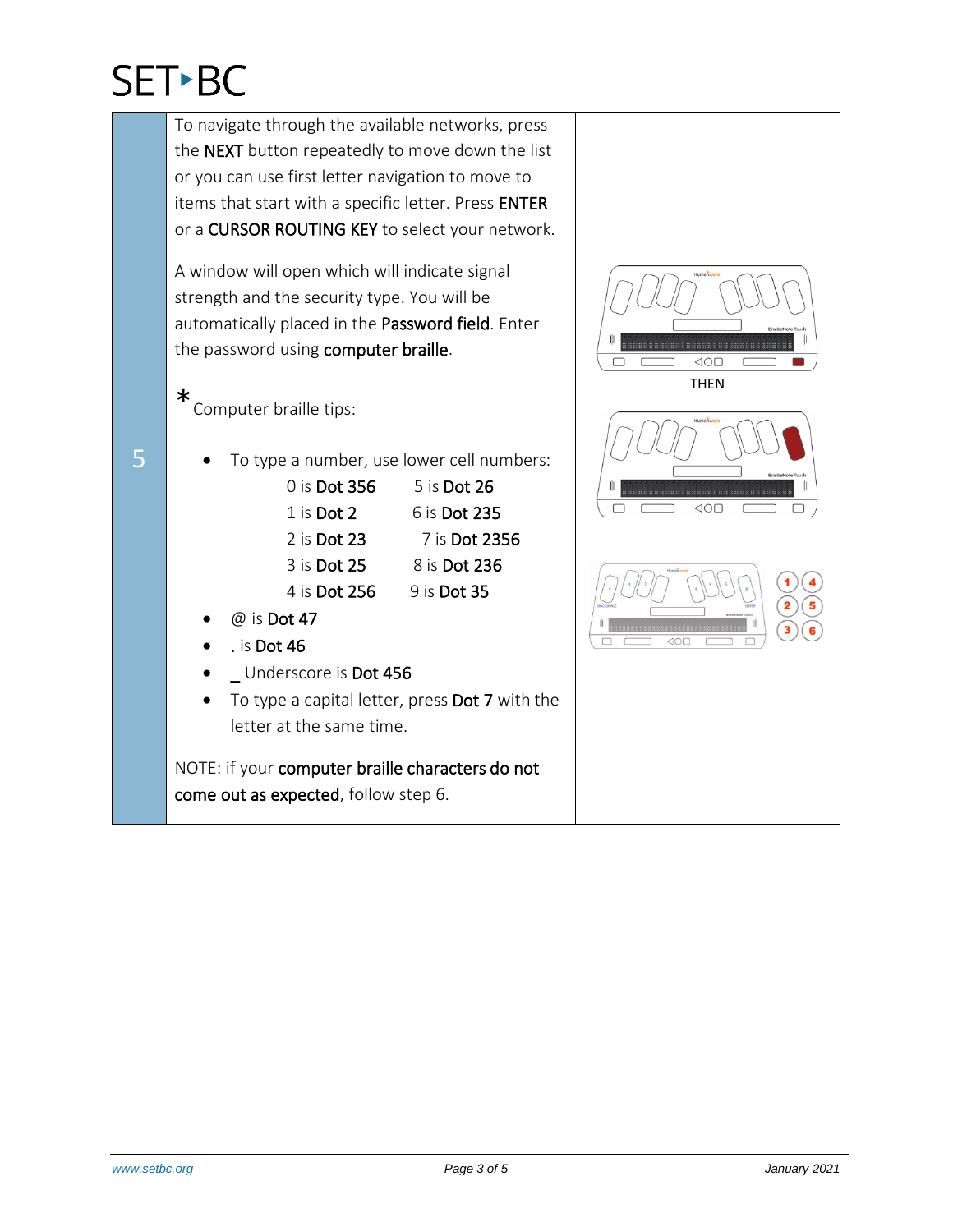